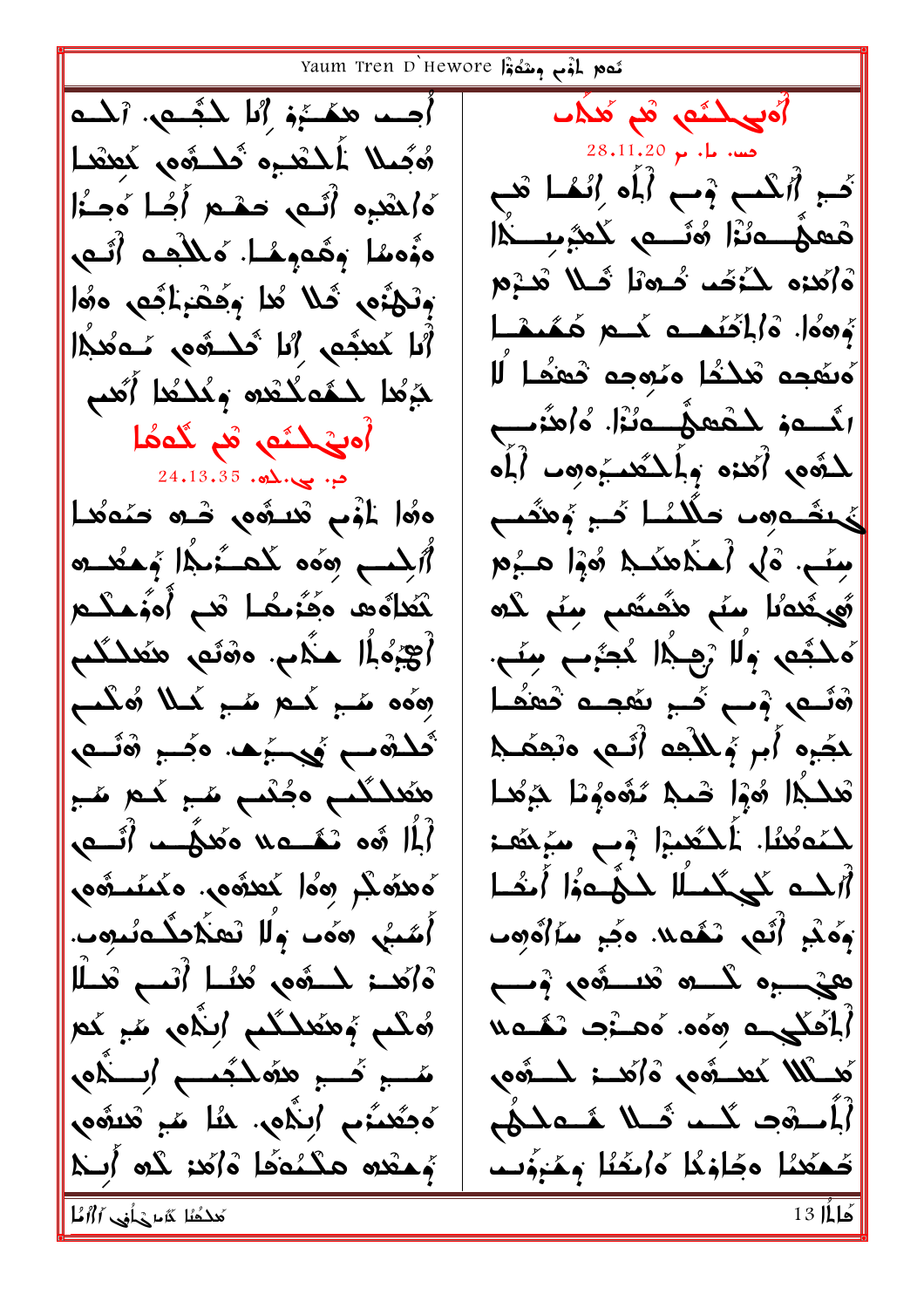Yaum Tren D'Hewore ladio ? il poi

أَه مَثَعَدُب زُحْنُا هَمُمَّزَب كَـْحَا لْمَعَمُومُعُنَـــم حَجُمْــهُ ـــم أَمثَـــم مَحْلَكُ مُحْسَسًا. لَا هِمَا هُكْسَمَ لِمُكْسِبِ 90\$ مُضَمَّصَـٰ: هِمُسْــا كْمِنْتُمْلَا ۚ لْكَلِمْخُوسْلُاهْ. وَهُـُزُب رەەُا قىم ئىمشا ەقىم ئىلىۋە بَعْدًا مُعجَّفَع مِمُا لِحَدُّومِ كَمِلًا ىُھكىدە ھَــ وُكــ وُە دِكَاجْــا. ەھنْجىسە رەەە ئەسسىُنجا ھ وْأَأَلِكْبِ بِهَوْهِ لَكْسِهِ وَقُوهِ كَعِنْفَــز وەُ لىستۇەن بُرامىس بُمِلْبُوە ئىسا هُمُمُهُ ﴾ أَٱللَّهُ وَهُ أَنْ لَا يَعْمَلُ مَعَ وَ ەُ اھْنُوب كە ئۇسىمىس كىسەبلى هَيْمًا مِمَعُطْ هُمُا مَفْعَ لَدُه لمُعْسَمُ مَمَلًا مُحَمَّدًا لِمُحَارَّمِهِ. ٥٥٥أَ وَجَمِ أَهْلَاثَهِمْ يَعْدَثُوهِمْ يَعْجَدُ لكسُعبا وجُسْءُبر وُهسرا ومُسووف لمستَوى. وقسيةُ أباضَـــكَاس كْتَنْسَتْوَى وْݣْمْلْمْدْوْمْ مْتّْرْمَارْ وْشْمْرْدْ أَهْلِكُمْلًا ۚ لَكُنَّهُ قُلْبَقُومٌ. ۚ فَأَهْذُمِ رەەُه شىز كىئىز لارەە كىغى مُمُسنَ رَهُمْ فَكِيمٌ ثُمِّ مَتَعَسَّلًا السَّمَّةُ نَعَم خَاەمْسُـا ەْھەَـْــم نَلــم

ِّهُه ۚ ثَمَا ثَمَلْتُمْ هِ ۖ نَوْمُ مُنْ أَسْمِ أَهُهُمكُمْ وَلَا يُجِيهِ أَسَلَأَ تَعْبُوهِ مُ‰ا ضُه حهُنٌم مُـهمُدِ﴾ا. أُهد: لمسؤوم هُنُا أُهْنَى لَمْدَه كَمِلًا تَمَـْمَلاً مَهْ وَهْبِ نُـرَوْبِكَـِــْزَا حفَفَيْكُمْ وَجُدَّجْ مِجْمٍ لَمْدُوا ەھـــــــْبِم قـــــــــــەلدە كَعُــــــــا. ە/ھلگىسەرەت ۆَچَىسىن چُىسە تَا وَهُمُمْشَـــا بِمُنْـــا وَمُحـــومَا ەَاھنْھەرەب. سَنَّے بْمَسَّے ھُجَّنَّب رەمب بۇ مۇھىسىم بىلاسىيە رەھ لْمُكْبَا مُـهَمْمٍ هَٰا هُمْ بِهُمْكُمْمٍ  $\sum_{i=1}^{\infty} \sum_{j=1}^{\infty} |j|^2$ لَّا أَرْدَى نَـمْــــا فَعَلَمَ أَبْلَعْتُ وَهُدَامَ وَمَعَامَلَ مِنْتَمَ لِلْجُمِيمِ هِجُوءُل وَجَمِ لَلْ أَحْثَمِتَ َّكِيْءُ ۞ أَيَابٍ أَهْنُى ۚ كَبِي وَهَلَاقِيا سامے ناھے ہاھڈے مکےوہ وَمَمَّد رُّهُه. وُأَرْدَ إِنْكُمْ قَتَلَحَ أَآتَكُمْ لمُجْمِدِ هِجُووُٰا وْاُهتَمْسُو هُجَنُنَا أَمِرٍ هُلْ وَأَهْدَ نَصْلُ لَدُهِ وَمِن لَا مِعَاهِ. هُمْنِهِم أَهْدَ لِمُسْهَى مُكْتَبَهِ

مُحْدُثُهُمْ وَاسْتَخْرَفُوا الْمُحْمَدُ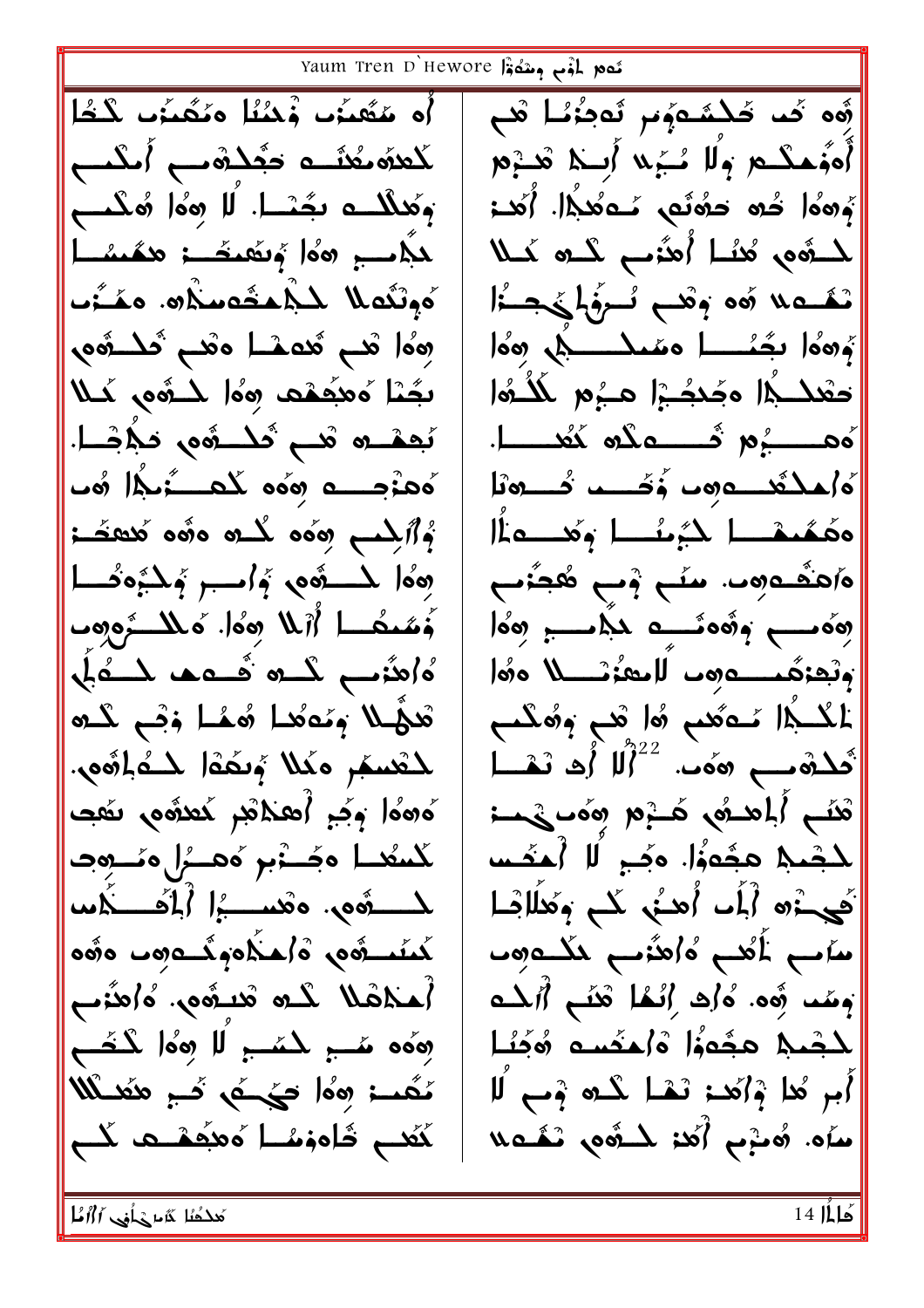raum Tren D'Hewore ladion فَجَدًا. وهُعْدُ صُبُو صَعْدَجُا أبكوهب هوا وسب تكسمه ەھكچىدە للەۋمىگىدە ۋامتىسىد دَّاهُمَمْكُــم حَفْرَهُــا حَكِكُــجُ ا اَلْمِنْ وَلَمَّةٍ مِنْ مَنْ مَسْرَهِ ﴾ كَسَرْدَهُـــز وُجِئْسَمْــــى والْاسْلَــــى بَهُجْتِ فَي مَهْرٍ وَمِن مَسْرِ مِنْ الْمُسْرِ مِنْ َوٖكَعِدُوهِ ﴾. ثُبِ أَهْذَنِي وَعُذُنُ أَلَيْهِ مدَه گُلُ مِنْهَا لِمُسْتَمَّمَ لَبْعَفَ مِ هُـم هُـنُى هَالِمِـرُ، لَـمْعِنُـم. ەُلِد شَتْبِ أَحْذَبُتُك أَمْكُسُمْ تَعَمُّلاً ۚ وَقَو مُبَرِيهِ وَهُمْ لَمُحِكْسَةٍ . مُحْمَد خَاهِمْسًا هَامَثْنَا ﴾ اِبْمَا يَهْدُ وَلَا حَسَيْتِ وَوَا وَإِنَّــْ نَعْــوَهِ لَمُلَهُ كَمِلًا ثَمِلًا ضَرْبُـْمٍ وُهُ يُهْمِـنَمْ لْمَوْمِ ۖ ثُمِّ هُمُ لِلْمُلْطَ ﴾ مُبَمَّدٍ وهُما هُنُا أَمِي حَجَّزَتُهُا ﴾  $2.18.25$ . اللَّهِ وَمُعَظَّمَ مِنْكُمْ وَ $\sim$ لَفُ ثَوْمٍ مُؤْمَوْمِهُمْ أَوْأَهُدُهُ لَدُو 3.11.26. و. السكنة للمستخدم مُثَلَّ أَبَلَا مَسَّمَا أَبِيَّا كُمْ وَهُكُمْ ۖ وجَــــِ أَسُـــــِ وَوَا لِلْمَعْنَــــَـــهِ كُشِّبِ أَبِـٰكَ. حَلْهُ سَمْـٰهَ لَا مُحْتَ ُەنىئەملە ۋەپخ كەن كەنا كَب لمَسْتَوْمٍ مِسْبَاءَوْهِ هُمَنْسَلًا هُمُا أَمُعن لِمُهْلِمُونَ الْمَلْكُمُ وَهُلِمَحْتَ مَكْجُدُجُا مُوَمَّى أَمَّا مِتَّمِيمِ إِمَّا مُمكْتُدِهِ. وَجَزِ سَالَ مُعْتُمِي لِمَا لْمَــــه. أَهَنُـب لَمَـــه مُهُوءُنَـــا هُ أَكْسِمَ مِنْ مِنْ مِنْ مَسْدَةً لَاٰذِحَکَبِ مَصْبًا حَتَیبٍ اٰلِمَحَصَب أَمعدُنَا لَعْلَم هَٰذَا وَهُمَّنِي الِنَّامِي هُمَصَالِ هُمَا هَاسِمْ كَلِمْكُمْ الْمَسْمَلَ َحَمُّنَا )ُه ضَم مُثَلَّا سُنَّنَے السَّاهِ مُـــ٥ مُع معُمـــــــــــم أبــــــــم الله ه أمبر هُه وُحِسْساً وُمكْس أَه وْمِبِ أَكْتُ: رَهُمَا كَمِيلًا هُمَصَلًا حَصَّـٰهَـٰـٰهُـٰبَعِ ۖ دَمَمِ ۚ أَوۡهَا ۖ وَمَعۡكَـٰـِر وَهَيْءُهِ. ثَمِ هُم ثَمِّ صَمْ أَسْمِ شَمِيْرًا هُمُلْ. لَلْاَــــــةُ٥ وَ٥ وَ وَاحِــــــأَوُمْ تُعْسَدِيْا أَيَابِمَ مِنْ يَأْكُفْسَيُوهِ مِنْ ەمُ اىسىگ مەمگىگى بىر ئاگىدۇا وَهُوَا أَكْدَ رَوْهَ أَوْمَعْنَدَ لَكُمْ وَالْمَسْرِينَ بَمْ اجْــهُ) ـمَـتَـــ للجــْرَه تَـمَــه هَكَعْلَـــِكَمُ أَوْأَكْتَ: تَـقَـــهَــلا. كَـــبِ رەلنىفە كەلگىنىگە كەبكتا

مُحْدُثُهُمْ وَاسْتَخْرَفُوا الْمُحْمَدُ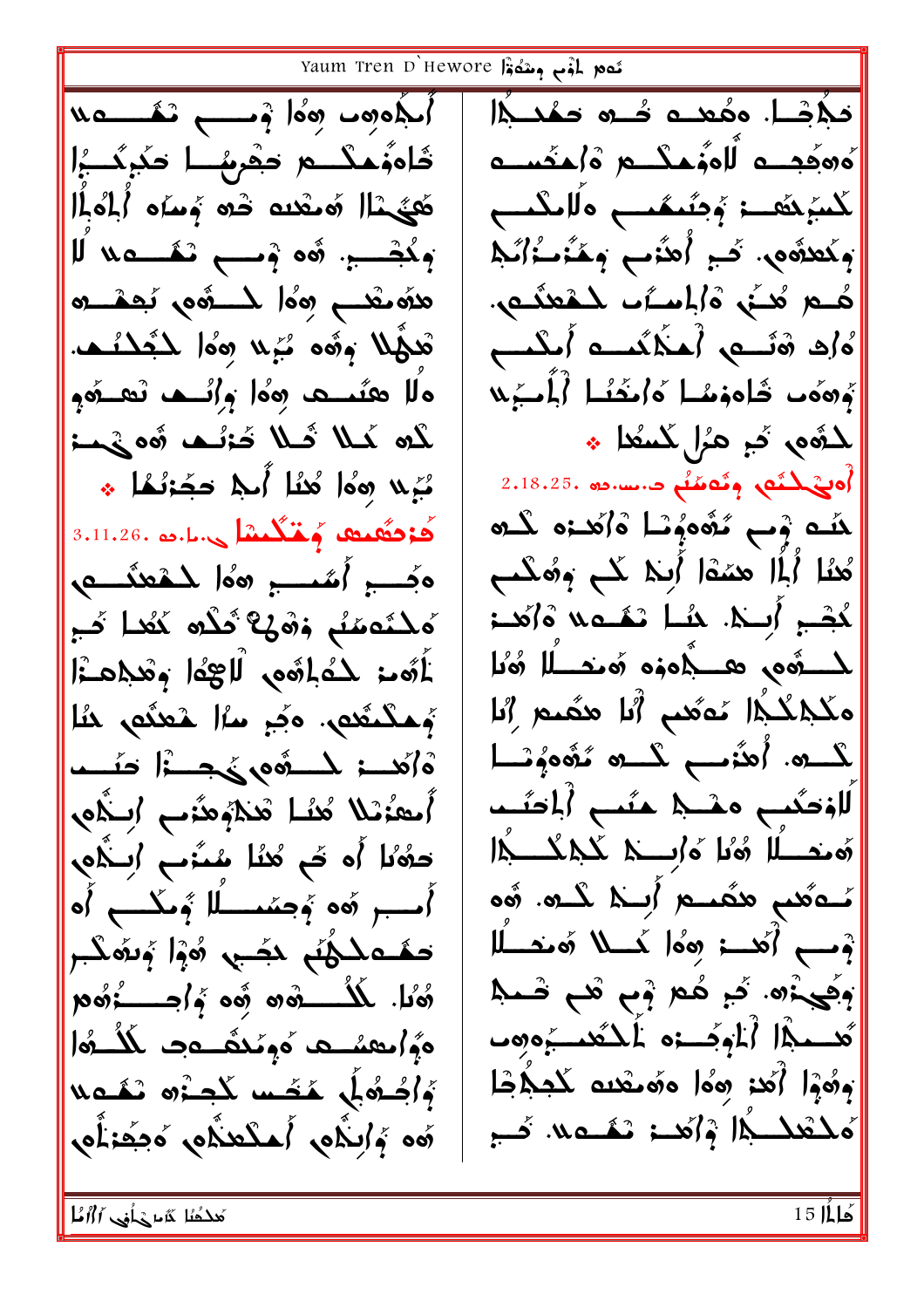raum Tren D'Hewore la 1927 بُمِعْهُنَبِ وَهُمْ لَمُشَمَّمَ لِمَنْقَسَمَةِ څو هېْم آَهُدُوب مِگْتَلَکُدُه م محكمسان ولمسمو والمتحكم المتحد َّڪَ هُه اَٻُم هِهُمْ بِمُشْرَـــهِهِــَ. وَسَمَعَكُم مَرْسَدا لِمَسْمَلَنَا أَسِنَاهِ وَمِعٍ حَقَّدِهَا هَوَّمُهَا وَاحِنًا وَقُلُّهُ مِ أُمُّلُم وَقَبُّلًا } بصفاءه مقالمستامه لمقصى لْمَلُوا حَقُّوهُا مُحَمَّوهِ مَبْعِظَ لمَهْجِبُ أَلْمَوْجُبِ الْمَجْمَعِينَ الْمُحْمَدِهِ وَقْبَ مُكْتَمَ. قُدْمَسْلَيْمِسَة أَكْتَبَ لِمُعَى. هَلْمُوهُ هُمُمَا وَسَمْنَا عَهْلَــٰٰٓاهِ وَلَدُه أُمَّــع لَلْـُهُا وُبِّمُا بِمَيْنِ لِأَيْنِ مُدَيْنَا مَن ھُے ضَــٰہٗ مُــٰـٰہُٛا ہٰسَٰے ۖ فَـُـٰے أسَنْفَــمِ أَجِــمَانِ لْمَــرَة ـمَعَنَــم حَمَّــا لَا صَــا مَنْ صَــا اللَّهَـــمي. هُدُوهُوهِ وَجِدَةٌ مُعْتَمِلًا ۚ يُهِ عَقْدِهِ داردة المسلا يُحكَّلُ أُنْسِيرًا وَلَا لمسؤولا ومنآمس السكامي وموكسي أَحكنا لَاجُمُا هُو أَأْكُمِ نَعْمًا إيسناهي قوه أخمسنه وأقفست هُڡ ثُم لَمُعْـه. هَبِمُنْـا ثُمْــؤُهِي ەھىكشەبال بوشىرە شەخىبا لەي تُعبِ مَعْدِهِ/سْلاَ ہُ/مِنْدَمِ ہِقْب هُوْا سِكْتُفِ إِلَا هِجُمْ ثَكْثُ مِ. حَسَّوْمِ هُمُسًا أُمِّسِي مُسْبَرِي إِمَّا كُلِمْوُه هوَه هَلْكُ وَاجِنْزَاه كَمِلًا صَـٰدِكُمْ اللَّهُ نَــمِ. أَبِـــٰكُمِ أَنَّــمِ وَجِمْعِهَمَدٍ حَجَـٰزِأَى وَوَا أَسِر حَسُدُّهِ مَ مَجْسًا مَمْهُمَكُمَا أَمِيْهِ مُحِكِّبِهِ مُعْنُفُـم. هَلْلُـهُا أُنبر َمِثْمِم لَمُلُوُّا لَاجُلُوبُ کَبِ أَمَد هْــــٰٓةٍم مَكَـــٰٓةٍم أَجـــٰٓةٍا حَجَّـــوم كَلّْــؤُوم بِكُنْـا وَتَسْـف مَكْسَنْـهِ للصنوفُوم وُجَافِكْسِر لْكِلْخَدْفُسِي كَعَكْــــَـــه هُجَئُـــا. نَلْمَحِـــم هُجَـــــلا كَلّْهُم هُمْ*كُ*اْ وَافْكًا كَجُمْ ْ هُمْ هَبُرْسُمْ أُهُسْمْ مَفْخُفُ لَمُلْأُوا ه المعَدُ أَمِنُهُم السَّلَمِينَ مِنْ الْمَحْمَدِينَ مِنْ الْمَحْمَدِينَ مِنْ الْمَحْمَدِينَ مِنْ ا لَكِمِنْزُهُ ثَمَعٍ هَجُنْزَمِ لَلَقِيمِ ﴾ سَهُمُوشَى وَنَالِمَ لِكُمْ أَجِبًا المسمى مالم وتسمى مسلم مُسْــٰكَا قَبِ مَــبُومِ فَتَرْوَضْــُه تُممُجْكَدٍ \* ومُدَمُـاً. وَيَضَيَّدُ لِكَسَمِي لِلْمُـا

كَالَمْ أَيْمَا مِنْ أَيْمَاءُ مِنْ أَيْمَاءَ مِنْ الْمُسْتَمَرَةِ مِنْ أَيْسَاءَ مِنْ الْمُسْتَمَرْ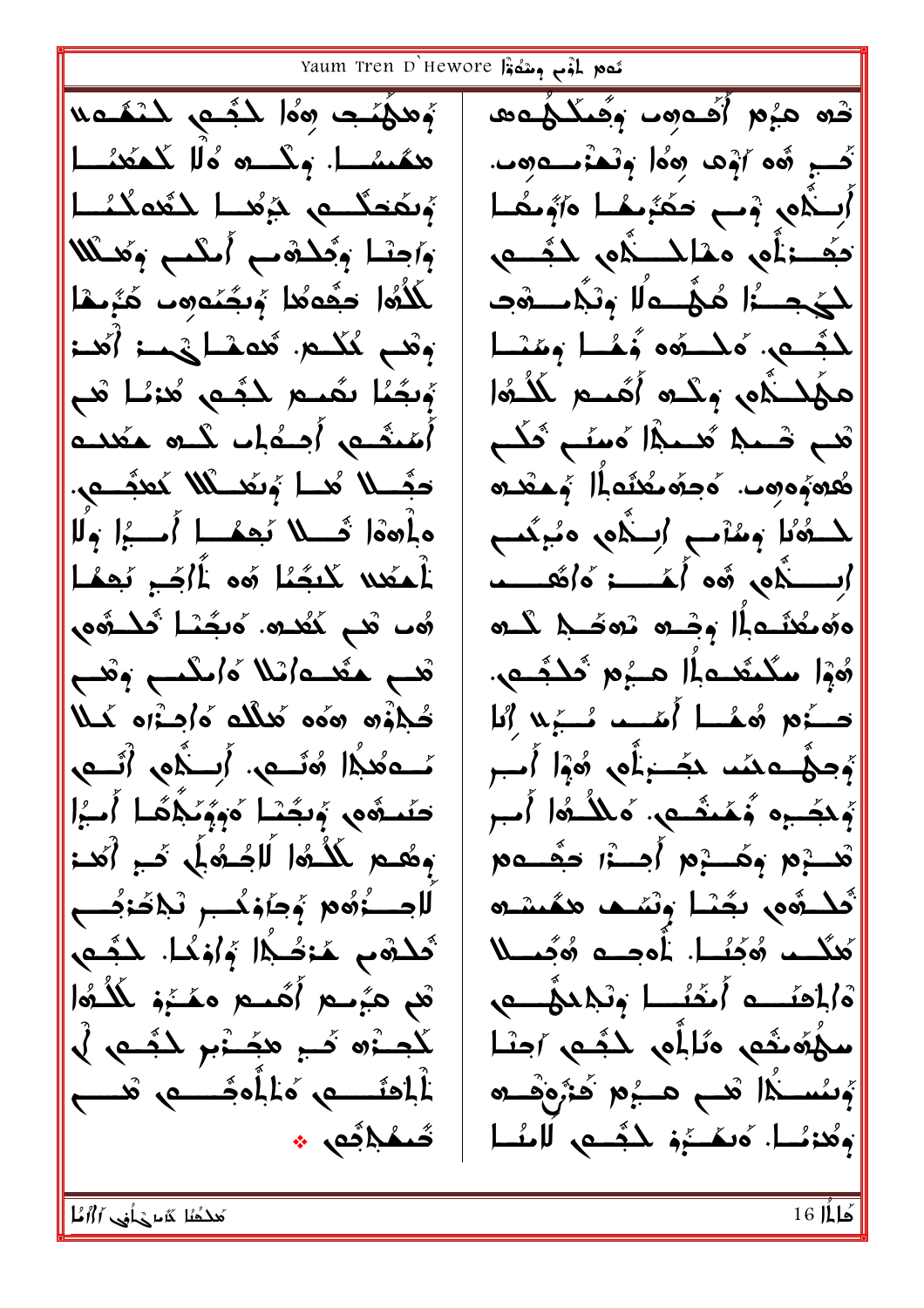raum Tren D'Hewore ladion مُعْمِلًا. فَقُطْ هُجُمِيلًا تَكْلُمْ أَنُكُمْ لَّهُمَا أَمِّلْهُمْ وَهُوَهُمْ وَالْمُؤْمَنَ  $5.1.11.$   $1.1.0$ لْآمُهُم هُمُا ثَبِهْدُ وضْه لَلْأَفْرَا تَعَلَّى اللَّهِ وَالرَّجَمُ مِنْ مَعْرَفَ اللَّهُ مِنْ مَسْرِ اللَّهُ هُم نُهِيمًا. لَي حَمدَ كَبِ أَمكِم حَوْمَعُنُداً لَـ 30 لَــمِ مَكْعُداً حَلْدْبِكُشَا ٱلْمُفَعَد نَفْعَمِ لَمُلْـٰفَا لمستمين المستخدم فكسمته حَعَد اللَّهُ حِــزُه حَعَداً هُجُمـــلا همُسُط، وقَصده أبلَمَدُهــــم حَدَّه معُنَّد أَلَّم حَكَّمَ أَلَّا هُوۡمَ ﴾ وحُده حَمَّمُوهِ وَلَا وُجَعًا خَطْعُومِ ٱللَّهُ هُمُعُمَّمٍ وَهُمَكُلِهِ وَهُمَّــعٍ وَهُمِــُرَا أَدْ نَعْذَاجِهُمْ خَالْمُهُ احْمَٰ هُنِّي مِلْعَقَدِمِنَاهُ مَجْلَاهُ أَوْ اللَّهُ مَا الْمُجَعَّدِ تْعُمْلا مْكْتْتَا مْقْتُمْ رُە ھُكْتَا َّكْلُمُـــــەمِ ٱلَا أَه خَامْلُرُبُـــــمِ َهُصْلَمَ لَأُمْثُوبِٱلْ \* تَعْتَدَاجِدَهُ مَعْ وَمُرْكَبَكُمْ وَٱوْلَـٰزُوْلَ وِمَّەمِ لِمْوْمٍ وِمْدُوْۤا أَوَكَــدِمِ وِضُـدَٰوۡ لَّاءُا مِعْنَعَدًا فُنُوهُمْا ەمەئىدالشەمال ئەمئا ەئەمئا قَلَى . لَكَمُا . ثُمّ: ثُمّى : لَكِي . هُجِــُرَا. هُجِــُرَا ثَمِي لَا هُجَــوْهِ. كُلًّا لَمُوْبٍ لِمَكْعَنَــْ;َا وْكَــُــهِ مَعِيْلًا ۚ وِسُــٰءَدُهُ ۖ وَجِـللَّـٰهُۥ مَعْنَفُـبَد لمتكاءها كَمَا كَتَمَـٰهُ) حَنُوسًا بِمُعبِمًا لْمُوْسِمِ لَمَكْتَسَـٰٓةٍۢ كَسبِ أَالْمُسَمِ 2009 لَكْمُنِكُمُ سَبَرَا مَعْمُلَاهُ لَمُعَلَّمُونَ مَعْنَوَعُكُمْ وْكِلْمُوصَلّا لَكَمِ. ﴾ وْمِع همُسُمْ هُما هَمِ أُهنُمكم أَسر مَحدُا هَنَـلًا تَعِيمُكُمْ ۚ تُوَّصِيُّهُ مِلْ ۖ وَاحِنُكُمْ ۚ وَٰهُۥَا ەقْلَىْل، كَسْمْ لْمُعْفُسِي كَاصّْكُسْس سكب مُمُعْدا مُعمِهِ. لمكسفَم لِمَعْلِكُمْ ﴾ [هُــوَهُما مَعْنُــواهُمْ وَمِعْنُــواهُمْ تحمد إلى سلَّب مُمَسْلًا مُلَلِّهِ ەوُاھىگىز بوەا شىشىلەتلىنىشە كىب ىصْنَا بِصَاحَمِينَ فِي مَسْتَرَاحَقَ صِلْمَهِ هَفَلَكُم كَلًّا سَعْا هُرِيَكْمُا هَفْدَاُ مُمنُعَدُا وتَعْمَدُ مُحَمَّىلَا مَعَلَّكُتَبَ لْمَعْصَـــِمْ. هُوْصُــا مِسَـــْهَا لِمُكْــهُا ههُه كم سؤوا. تَمَسَهْ هُسْءَد مُعَدُّه مُحْــُهُ بِهَلْ كَبِي مَكْمُـَـا للسُمَارُّهم هُاهفِسًا ممَّـنُو مِهَمَّـر أىجاب رەەب ھگىشا سگېمى مُحْدُثُهُمْ وَاسْتَخْرَفُوا الْمُحْمَدُ  $17 \ \cancel{|113}$ هَا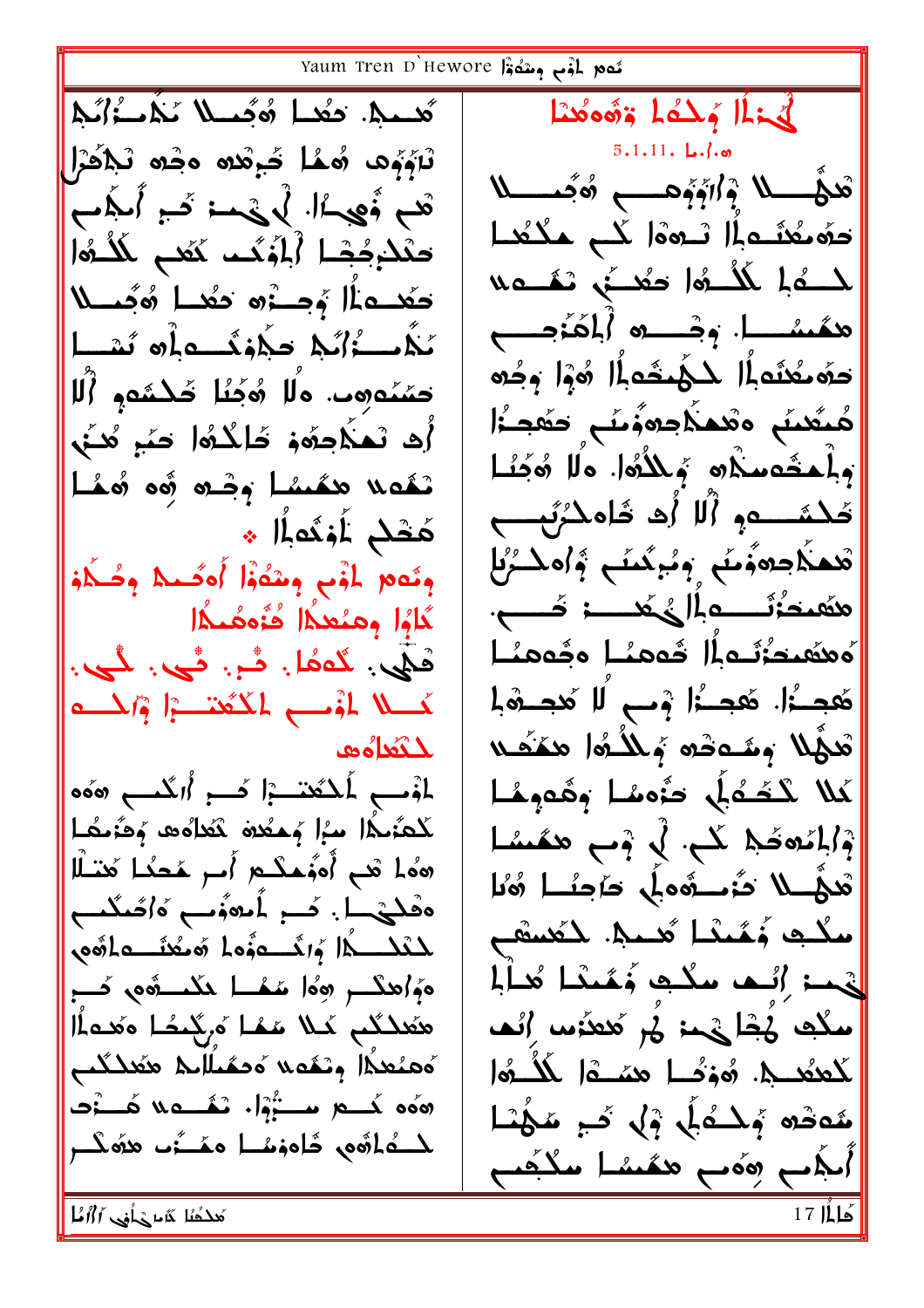## raum Tren D'Hewore ladio ? il poi

مِنْكُمُوا مِنْكُمْهُمْ لَمَنْتُوا مُنْتُوا مُنَاسَفَةٍ وْنْدَهُ: كَلْبُوْهِ مُعَوُّهِ وَكَلْخُصْ أَنُّهِ وَ سُمِ قُتُّوهِ مُعْقَدُ هَنْدُهُمْ أَقْتَبَ أِبِــِـمْ حَـٰـُـْـُــِهِ ۖ وَ مَـٰٓءُـٰـا أَبِــِمْ ۚ قَــٰـمِ أُوزُعِكُمِ؟ وَلَا يُبَيِّدُ أَبِيءُ قَدْمٍ وَهُوَا حَسَّةَمُكُلًّا هُكُسِمٍ حَلَّهُ مُصْلِّـعٍ؟ ه}ُمُـــٰٓ لْمُوْمِ نَعْمَلا هُنُا؟ وُفُعِ فَمِنْ هُنُسُمْ. أَهُلاَ نَعْصِدُ مِنْهُمْ مِنْهُمْ مِنْهُمْ مِنْ أَمِنَ مِنْ الْمَدَّ ىغَمَّا ەسَىلىگى ھَە حقىلىگا ەخىصُرَا هـــُم أَكْـــدُه أَهْـــدُم كَكُــدِه كَحُـــدِ أملقت دەب وَّصَّت صُنْوْنَا وَهُمُتَمَّا لْجُمُعُلُّ وَهُدْهَا أَمْ مَشْدُوهَا مِنْسَى وَمِنْ الْمُنْسَوِينَ وَمِنْ هُجَنُوبٍ هَمَوبٍ وَهُمْ وَمَدَّسِبٍ هِمَا وتصدُّوها لِمُعْدُلُا مِنْ الْمُسْلَاءِ وَهُوَا لِمَكْسَبِكَا يَّةَ هُم هُا هُم هُكُم مُهْتُف مُحْدُوب. أَلَا أَهْ نُظُا قَنِّعِ ٱلْمَعْنَىٰ ۚ مِتَّبَعْدِ وَقَات حْمِدَ لِلْكُمِيمِ هِدَّعَةُ أَمْرَ لَا أَحْمَدَ مِنْ لمَعْهِـنْم، أَلَمْت أَهْــٰزَب لَكَــٰ وَهَلَلْأَصْـل عُبْرَمَ ۖ أَكُمْ ۚ وَاٰ وَأَصَّدَ مِنْ اللَّهِ وَمَمَّـدَ ۖ وَعَمَّدَتَ وَمَعْنَدَ رُهُهِ. حَثْمَلًا رُه كَمي مَهُم لَكَمَنْهُ عَامَ وْهْلَــوُهِ. وَأَوْمُ ــهِ مِلْمُوهِ لِكُمْ لَهُ عَـُــلَ هَٰطًا هَ لَا أَهْدَه مُ ٱلظُّهرات حزَّره مِأَلَّكُ وَا هُحدُّهُۥإ لَا هدُهُ مِعنٌم ۞هُ٥٠ ههُ مَحُدٌ ۚ هُم وۡمِعۡـٰٰٰٰٰٰٓٓٓٓٓا ہُمُوۡوَّدُؕا اُمَّنَـٰہٖ ۞ہٗہ قَدۡہُنَّا ۖ وأَلا تُبْدِهِ لَمُوهِ وَهَكَذَلَلاً وَوَا كَعَدْتُوهِ هأهداه وأهقت وما والأمام وَهْدُه مُنْكُمُ مَنْقَدِهِ مِنْكُمْ مَعْضَرَهِ مِنْهِ مِنْ

 $\cdot$   $\bullet$   $\bullet$   $\bullet$   $\bullet$ ەُ مُسْمَوْمُ مُعَامَدُ الْمُؤْمَنُ وَأَكْتَبَ وَأَمَثُنَا لمُوْمٍ أَه لَمَــدًا حققت تَلاَصَعَهِ. أَمَا أَهْوَا صَنُكُلُوهُمْ. هَكُلْبٌ. مُّتَّبٌ صُرْ ﴾ أَلَمَا حَسُلُهُ مَمْ أَلَسَ وَاصَّلَا } فَسَلَّمَ مَنْ الْمُسَلَّمَ } } فَصَلَّا اللَّهَ } } فَصَلّ ەسّْسُسُم. ەَحدًا مُسَّىُّاا أَنَّـم شَوُّـا\ وأَلْمَاهُ مِنْ أَلْمُسْلِّدُوا وَهُـــــــوْمَاْ! هَ ما اللَّهِ وَحَكْنَى مِنْ كَمِلًا هُنُعَـٰدُهُ . رجُــا وِنْدَهْــا كَعَكْبَيْـــعاْلا قْـــم تَعَهُّىلاً هُمْٓا ٱلْمَسَّابِ لَمَــةُوبٍ. وَصَعُوب ، دەھتى ھەم كىنتقى ، لا مۇگھەم مَعَهُـــالا سَـــمَقُحَموهُ بِيَكْتَمَـــا هقدا منعصّب وهوه وتشعده لا مُحلّل هَمَــلا هنُعَــدُا وْب هَدْنُ مِنْ رَهُهُمْ. ەاُم ئەدالا ھٰاْد كــەلمەُەب. شۇلما رُهُمَا ﴾ لَا مُوكَّدُه مِنْ مَا اللَّهُ وَحَدَثَهُ مِنْ اللَّهُ وَحَدَثَهُ مِنْ لَمْهِ مُوَهْدًا مُتَعْا أَنَّاهُ مَنْ اللَّهُ عَلَيْهِ مِنْهَا ﴾ ٱللَّ شَمْ رَمُّدَهُمْ لَا مُعْشَدْاهُوم. شَمُّلُا هُمْ! تَعْمَدُ هَٰذُو لَكُمُو إِنَّمَنَّا لَهُمْ أَنَّمَنُـا وَحَمَّـــــمِ هَـــــة أَلَّا بِمَكْـــــا وَبَمَـــــزَوْ لْتَرْمُنُسْتُوهِي. هَا لِلْأَسْتَ فِي الْمُعْتَبِي أُهْتَعُمِ حَعْضُ وَحَكِمَا هَوَ لَكَسِدًا مِ هَمْ لَمْ وَسُتِمُمِلُّو وَقُومٍ أَنْسَى تُعَلَّلُ ھُنگ مُعتَعَلَـكُم أَلَـكُم؟ حَدًا نَـقـُـمَـلا وْتُعَمّْ قَدْمَتُهُمْ نُعْكُلُكُمْ كَمَلًّا كُلِّصَكَّالًا

محلفة الأمران أستكفأ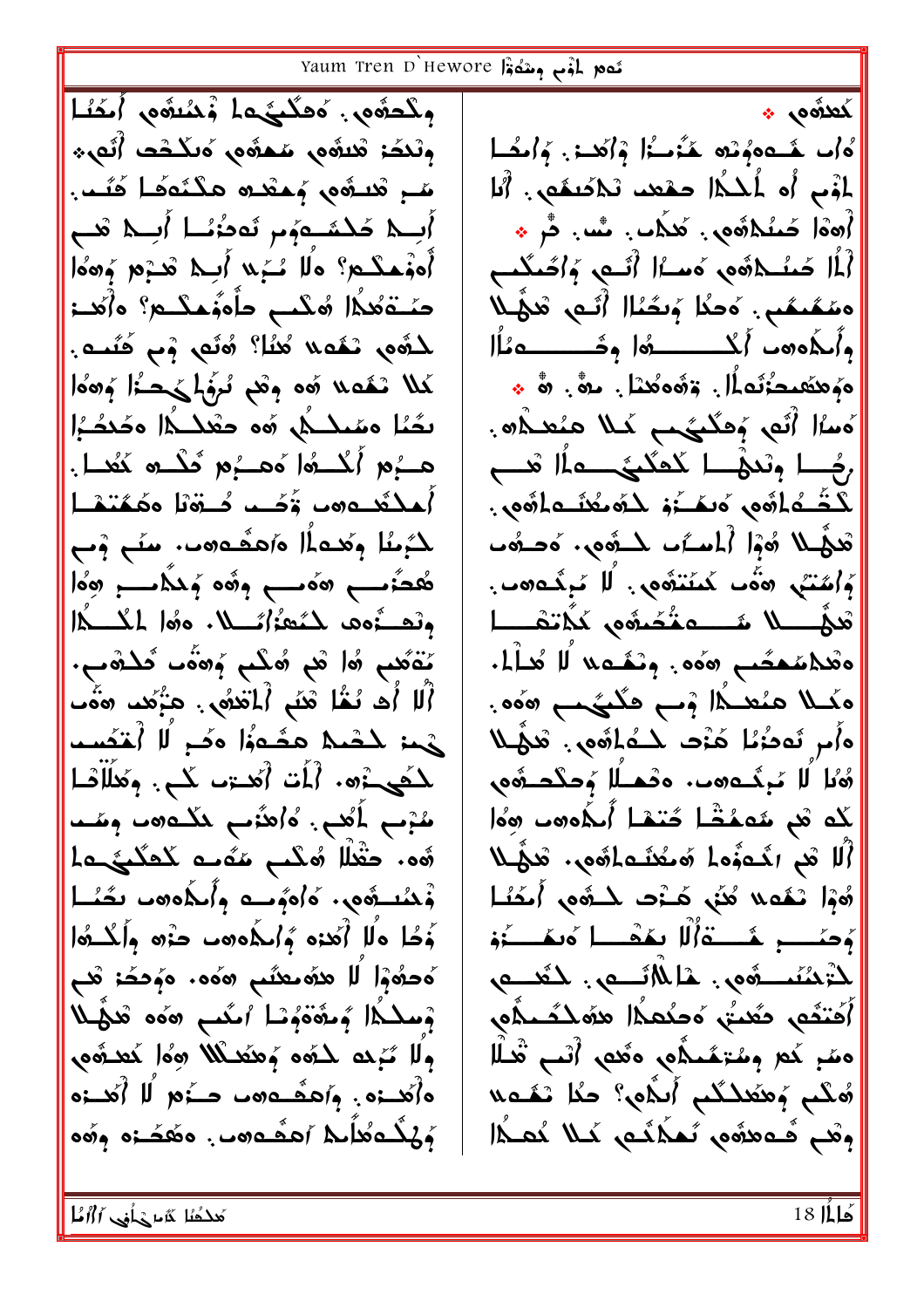## raum Tren D'Hewore la 1927

لمَسْتُومِ كَمِثْلاً تُصْفَّسُو ثَقَبَ ثَمْلَتُومِ حِدُّتًا. وَهُمَّنُا لَمَلْتَ أَنَّـَى حَـمَّزَتْ أَا َهُ/حَصَـٰۂ قَسـِم كَـتَّــهُ اهُٯِ لَـضَـقَــلَّا مكركَـــوَوْهِ أَمْ مُعْتَـــواْلِ أَمْعَــــــا وهلاهَعكُم كَتَعْلَ مكَرْفَلًا سَمَّةَفُلًا حَعْدِيَسَ حَعْظَا فَوَصَلَ أَلْمَحْدَهُ مَقَلَّا مسَمَعْتُمْ هُتْمَا هُم كَتُمُاهُو مَعْ هُ:وُّا، وَهُمْ مِتَعَلَّلاً أَكْثُوا، وَلَى نَعْوَةُولَ كْخَةُ أَلْ حَكْتُا هُوَفَتْا. مُعَبْبٍ قَاضًا هَ، مَأْمًا هُم لَمَيْءَ وِحَرْبُهُا \* هُهَ ُصَدْ هُ مَهْ مَحْمَدُ مِمَّا هُ مِ وَارْتَكْسَمِ أَحَكَـــم مُحْدُوهُـــا مُسْمُـــا ٱللهَ . ەللەُدەم بۇققىھ ئىكەلمۇدە باشكىللا وَمُعَاهَدًا وَضَمْ لَدْتَهُ لَلْقَسَمَسِ وَمَكَّلًا لَمَعْثَوهِ . وقع مُفْتَحَم لَمَتَحَدُّوا لَمْ مَرْهَدًا وَحَسَامَ مَا الْهُوبِ قَطْلُهِ حَمْلَ وَمَعْدُوبِ كُمْ سَيُّوْلُ كَكَنُوْوَا كَدْءُ وَتَكَنَّوْا للسفاؤهي. وأسس حنك الأوهي كمسلا \* Josélál كُتَبِ نَفَـٰهِ لَا هُكُتِ لَمَـٰهِ لَمَلْكُتَنَةٍ وَمَا هَنُنُاْبِهِ وَلَا رَجُـا وِنَهْنَـمِ أَنَّـمٍ نُــْعَمَٰۥَا هُ}د اَلا أُضَّب ٓهُ}سَـم أَنَّـمٍ حقْلــدًا. أَلَا أُمِي رَجِئْنِيْدُهِ ۖ هَبَيْلًا مَمَنْيَ لْمُشْــهُ إِنَّهُم بِ هِ مُكْمَدٍ مُعْـــوَّهِ مِ كَمِــالِ كَــكَاهُوا - تَعْلَـدَ لَمْتُعَلَّـ هَضَـوْمٍ هَمْـرَا ەئىھ كىشەن. مەسىرا المكانت

. مەەلكى كىلمىشكى مەشكىلا كىلگىغەم وتَعِطِي أَنَّعٍ كُمُؤُوثُونًا، وَلَا أَهْدَوَ. وأملا بوه الله همسةُ وهوها مدَّم إلى لمُعَذِّرُ مَسْلًا. وَهُشَمْدُ وَهُو لِمَعْصَدُ وَهُ بِكُنْتِ عَارُهُمْ وَالْمُحْصَنِ لِلْخَمِيثِ الْمُحْسَنَاتِ اه، مره، الصيف من المستخلفة لمكسكا مُسعَثُم هُب مُوقَوَّم هُكْسب أُهْدَه . أُمِ هُ أُمُّو هُدَ هُمُ اللَّهُ وَهُ مَنْ اللَّهُ . وْأَكْتُو، وَتَغْبَلُ لَلْ سَنَّفٍ كَبِيدٌوهِ وَأَكْ سأم لمكلاكا ووْالمسّم هَم هُدءُ! أُهْــِـن، هُوۡمَا مَـــــــوَا وَاللَّهُ وَلَــَـــوَهُ وَلَـــوَهُ أهنزه ومفكات فسأل وقاعلي حكمية أراسقميه ميؤت وأكين جُلُّدَتْنِــا . مِلَٰـلَـتَنـْـزِهِ مِن أَلَم حَلَّلَـٰـا هَام منكَّض أَوَمْ لِلْهُمْ. بـ مصـدة مِنْ تَعْمَلُوْوُا عِنْعَـٰدًا. 96كْبِ سُمِتُكَـٰ نُهضُمْا أَسكُم هُم مُحْسَما كَحُا دَاكَـدَوْه! هَمَعُنُـداْلَ ۞ أَمَثَـٰا مُحَمَّــا مُحَمَّــــمَّــــمَّــــمَّــــمَّـــمَّـــمَّــ *رەۋلماڭگ*ە كەستىر ئىك سەھم ُەىكىھْلا خەّدْرَا ئەدْرْنَا قْسەُى (ْھَـزْ لْدَوُهِ . أَو مَثَعْبَتُ وَ مُنْسًا وَمُعْبَتُو لْمُط لَاهوَمغْنَـه حفَدْوَسح أَمثْسح وكللُّده بشُنا. لَا هِمَا هُمْبٍ بِمَاسِعٍ الصَّدَ : مَعْمَدُ الْمَمْسَرِ وَالْمُسَمَّل للكمعُـــه سلَّاره؟ ممّـــّزت رهوا قُعمتَـــا هِ مَعْلَمٍ ثَمْلِ مُؤْسَلٍ مُعَصِّدًا مِمَا

مُحْدُثُهُمْ وَاسْتَخْرَفُوا الْمُحْمَدُ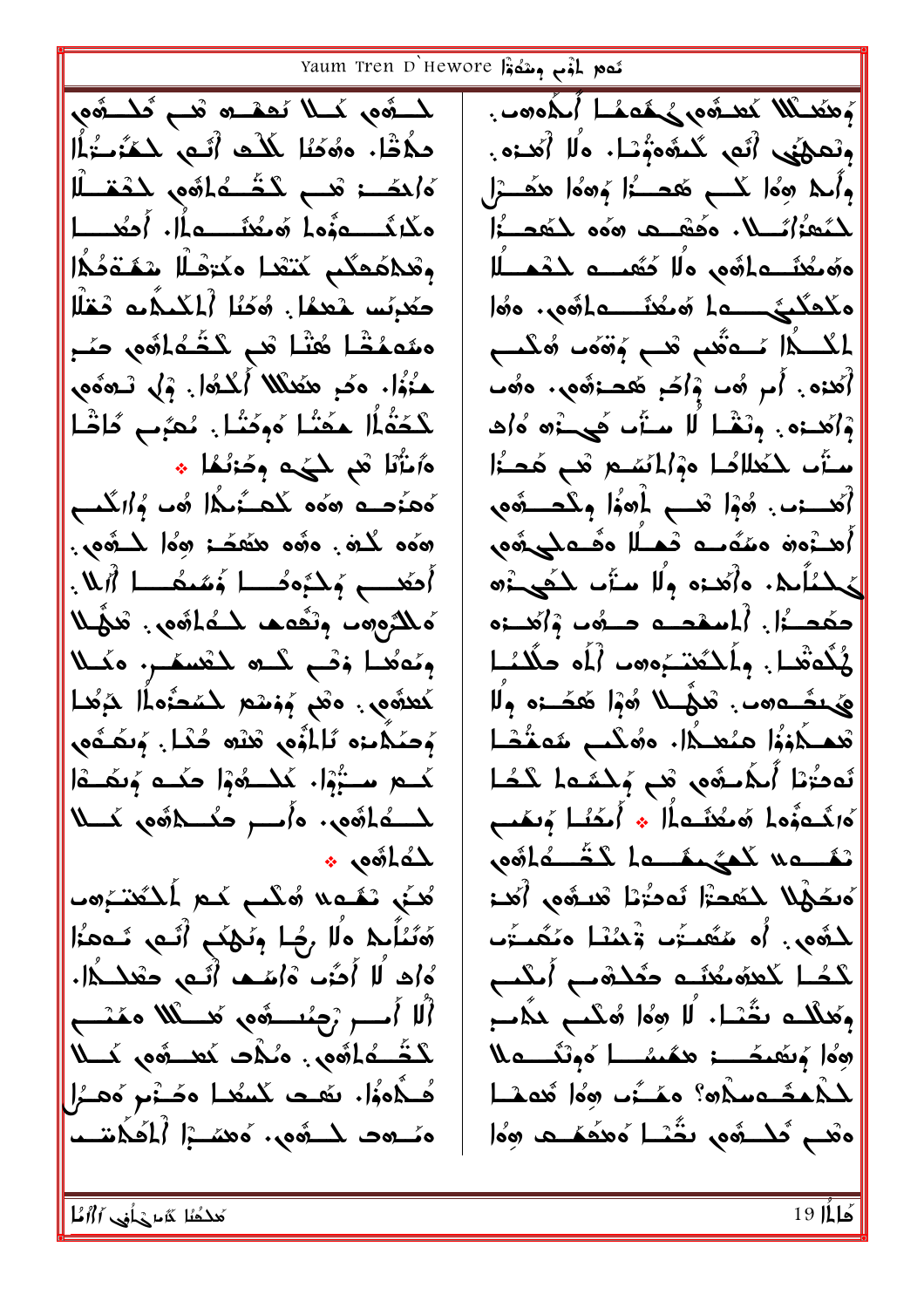Yaum Tren D'Hewore la 11

لَّكُمْ وَهُومِهُوْ وَهُدَنُـا حَكْمٍ وَهُدَوْهُ وَلَكُمْ كَتْتْلْ. كَذَهُواْ. هَالُّ وَلَا مَعَ يَ لَكُمْ فَلَلَّا وَأَهْدَ مُعَصِّلًا. أَلَّا تُشْمَهُ هُ مِنْ مَثْنًا. تَعَلَّى الْمُ مَعْصَدِ الْمُسَارِدِ مِنْ لُمْصَـٰمٍ. أَبْدُه وه مَعْصَلًا وَحِبًّا صَـٰدُهِ لَمِلا مَثَلًا، أَمِرْه وقُدْنُا كَنُعِجْفَ هُفٍ. هُمُوصًا هُمِشَــهِ)ُ أَمــرِ سَفَعُــمَدًا اوُرْسُــداًا. مكْسُعْــا ممْعْــوْا وِحَــوْسِ. مَعْدَهُ أَنَّمَ وَجَمَّةٌ وَمِعْدَهُ . مَقَدَّدَهُ لَهُمْ أَمِعْهُمْ أَمْسَاءُ الْمَحْقَدِهِ ۚ مَحْشَدَهُ وَالْمَارَ ومَثَا حَصٍّ غَدْلُمَا. وَهُمَا حَوْمًا وَهُمَا مَّ مَدَّ الْمَسْلَاطِ مِنْ مَدْ مَنْ الْمَسْمَدِينَ مِنْ مَنْ مَنْ الْمَدْ لَقُسُمُلُوهُم مِنْعَسِمٍ مِنْهُمْ مُسْلَمُ الْكُسُوَّا وهُدُا هُم هُدُا أَمْلَاهِ ٱوْ وَ وَ مُ كُنْبُ هُمُا هِمَا. أَمَثَنَا وِنْزِنْمَسُوبَ وِهُومٌه وِهُــم هَــم هَـدُ: هَـدُ: أَنَــم كَلَّا هَنُعْدُهُ. وَضَرِ أَمْكُمْهَا قُسْرُوهِ وَالْمُ أَمْسَابَ شَوْسًا وِهُعَكَــْ لَمَعْدُوهِ تُطْتَوْمِ مَفَّةٍ. مَقْعَد ضَهِ كَفْحَادًا مُوهَدِم لِلْمُهْمَكُمْ وْالْمَحْسَمْ لَحْسَرْتَهُمْ: وَمَتَنفَسٍ وَالْمَكْسِ وِكَعَنَّوْقٍ وَأَهْتَوْهِ لْمَدُّوبِ. هَٰذُنُّكُمْ هُـم هُـنِّي هُ/اسِـَّاب لْمُعْتَقِ. وْأَدْ هُنَّى أَمْلَائِدَه أُمْلَكُمْ وَهُمَا حَاْوَمَهُا وَأَمَدُا أَلَمَ لَا مُوَى حَمَٰهُا مِكْسُعًا. هَحشقَهفُـعاًا لِلَّـُـٰا هْــَرْمَ لَا أَمِلُوْهِ. أَلَا هنعندْهِ وَهُنَّى

فقنك في مَاكاه ومُكتب من مؤدة أَهلاهَــلا ثَنْـــؤُوم. وُاهْنُوب هوَه سُــو لمُصَــــو بِهِ اللَّهُ الْمُصَـــم مُكْعَـــــة وَوَا حَكَّمَ، فَمِ مَعَنَا الْمَعْمِ حَأْهُمْنَا ەَمكَعْمَدُ وَهُمْ كُلْمَدَانُ \* حُعْلِ هَامُا وُسَعْدِ نُوحُرْسًا وَهِجُدَ وَا أَحمْنُنْـا هزُوْسُـا. أُلِّكُمــوَّهِ نَحِنْـا وِحُد;دَكُمَا. وَحَدُكَبِ أَحَـٰٓوَاهُمْ هَـَـْتَلَا هكمنا ومحدث وأمعشت مكتدئ ٱلمصَّبِ ثَمِ مِحْبَومِ وَسُلَّاهِ وِكْتُوْمَ سَالِمَ لَّقْتَعْفُلُوهُ مَا مُعَادِّدُهُ مَا مُكْتَبَدًا أُهَدَ . سُوحُـا وَاشْـا بِـمَكْرَ حَمَـٰبِ مَعْرَضٍ أَوْهُمَا . رِمَثْهَا أَلَمْ لَمْسَنَةٍ مَنْ أَسْتَمَرْ مَعْنَ مَنْهُمْ حكَمه بِسْمَعْ الْمُحَمَّى الْمَحَمَّدِ لْحَعَلَاثْمَا. حَسَوُوهِ لَامِكْبِ وَاهْمَنُوبِ مَمْرُطُ. وِكْحُرْنَا. ﴾. ڤ ﴾ هُكُم مِّم لَمُتَرَوِّمٍ مَحَمَّا لَمُمَاهُونَ. كُم كَمَلَاكًا هِوَا أَلَّا هُدًا وَكَمَلَاتُهَا وَهُو وهُكُلدًا لِلْتَلْأَلُبِيهِ وَأَلْمُلْتُهُ ۚ. مُنْهُدًا مُاءْلِ دُثْل \* لْقُدُّومِ ۚ وَمِ مَعْمَعِنُمِ ۚ وَهُ صَحْلَاتُ }. هَمَعَلَاتَ شَالَ هَيُخْسَأَا حَأَوْمَاءُ حَذَم هَدُمَهُ اللَّهُ أَلا أَكْذَهِ وَوَو كَسْمَعَكُمْ الْمُسْتَقِيدًا ەلمئىسەھۇل أىسىر ۋاڭىيە ۋەيسىر قَّعْمَزُنَـٰءِ مِنْ الْمُنْمَى وَاللَّهُ مِنْ مَنْ مَنْ الْمُنْشَرَىنَ مِنْ مِنْ مِنْ مِنْ مِنْ مِ

مُحْدُمُنَا مَا حَيَاُفِي ٱلْأَمْلَ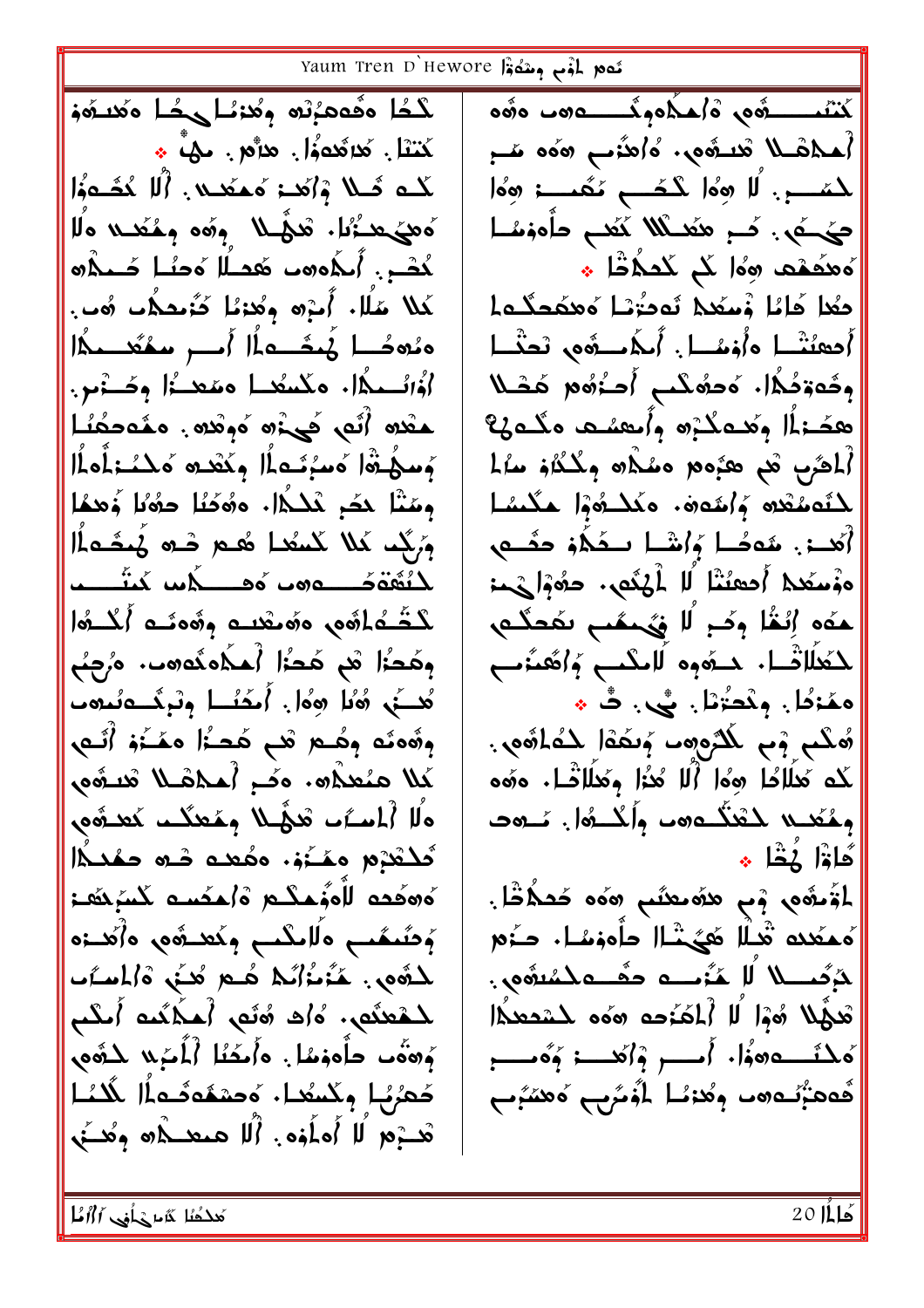## raum Tren D'Hewore la 1927

ەھىقىسە، أَوَّا أَىسىدُە ھىقىسىدە طَلْحُدُّەمْلُە ەَحسُّەمُ؋تَّـەھە ھُم كَحْلُـە لْمَحْمِ؟ مْلَهُلا مُّەمْلُد ٱوِثْنَا هُلْد مْحَاجِدًا مَجِبًاا مَعْمِيًا. وأَبْدَأُوهِ وَهُ اَمُا مُحَدَّلٌ مَنْ تَعْبُدْا خَفْعًا حَدُّمَّتَ ونَعْمَد مُحدَّد لِلْجُمِنِ مُزَلَّمَةُ الْمَعْمَدُ. رُهُ عَلَيْهِ وَالْكُمْ وَالْكُمْ وَالْكُمْ وَالْمُسْتَمَامَ وَالْمُسَلَّمَةِ \* رمعْمَه هُنَّهِ مِّمِ لَمْوِمٍ لَمَكْتَبَا مُالسًا مَهُ مَ حأەزمئا ەنىئە لە كەنلاھى ەكلا كَعْسَدُهُمْ. أَوَّا أَسَـدُهِ مُسَـاً وِذُوَّسُدُهِ. جاْەمْسُــا. كَيْنَامْنــى أَيـــدَّامْ، شَــدەنى، تعَــــه» حكْكُمُلاً ـــه مَ مَحشَـــه مِعْشَم مفللكب أيسلمي كمسلا وَصَنْدَاه ەللُّەەلُە؟ ەْل ھُلْم ىُعَبِّىلُەں. قىم ثَلا هُوَه نَعْمَد هِوَا لِحُمْمِ مَدْاً مكَــةَا لَمُصَــمٍ مؤــزَمِ لَمَـمُــأ قب لْكُتُهُ أَكُفٍ وَهُدَمِهِ وَهَكُمْ الْكُمْ ﴾ لمهْبِ لمُكْفَنَةِ حَبٍّ فَعَمْعَه فَلَاضْلِ وَحَدِيثَهِ بِ أَلْمَحْكَمَتُ هُجَدًا وَمَرْحَدَهِ لَكْمُزُوًّا وَالْمُأْهَدَهِ حَسَّـهِ صَوْمِ وَٱهْتَـٰلَـٰكُمْ تَعْطِنُكُمْ لِمُتَّفَكُمُونَ وَتَعِيْنُوْمٍ لَكُـرُهُ. أَوَا أَسِيْمِ هُعْكَسِيْمِ لِمَعْلَمَةَ وَالْمَرْ وتَعْكُدُه مِ وَأَحْدُهُ أَهْلَكُمْ وَالْمُعْلَمُ الْمُؤْمَنَ وَالْمُسَلَّمَا ا هَمَعُنُوبِ أَسِلَّاهِ؟ هَوْمُ اللَّهِ وَهْدَلَا لَهُــةَا لُهُ : لَهُ مَعْ اللَّهِ مِنْ اللَّهُ عَنْ اللَّهُ

هُمَ دِيمٌ مَا مَدَمُ الْمُسْتَوَمُوا لِلْمُسْتَوَمُوا مَعْلَمَ مِنْ لِمَكْتُسْبَكُمْلَ وَهَوَّتَعَشَسْهَا . وَسَامِنَتَهِمْ هنَدههُو حدَّمَهُ سَدِمًا هُمُكَ وكَمِنْتَةِهِ وَمُكْتَةِ الْأَمُّا لَتَّةِهُمْ أَنْسَمَ ەلْمْـــە ھُرېـــس. ھُلَــــە لگـــەۋُب هَ معُنُوا أَلْمَا أَعْدَمُ مَنْ أَوْفُهَكُمْ وَصَٰحِ وُمُمُا عَكَف أُومَسُوُو. أَلَا حَسَرِ هَ مُعْنًــه أَلْ هَ حَمْحَـــز أَل مَـــز أَل وقب قُهِ هِنُومٍ . هَجَةِ وَأَحْمَدِهِ الْمَلَائَعِنَةِلَ. لَّفُنُواْلُكُمْ هُمْ هُنَى هُمْ هَجُوْا وَأَمَكْنَا لَا مُرِيَّدە مَنْ مَوْمَ مَعْلَمَ لَمَّا وَأُومُسَا هَمْ هَرُمُا وِكَسُعًا. ضَرِ هُـْ هَا اللهُ وَهَا وتَعْقِدُهِ وَهُوَ لَمُخْشُدًا وَهُوَهِ قُتَّ حكَمْتْا ەھْم سَالَمَا ەھْم ھُەھْلا، اُمَحُسَّا وِنْعَكَافُؤُونَ. وَكَرِ لَا عَلَيْكُمْ ثَقَلْتَنَبُونَ. هُم نَعَه لا حُسُلاَةُ مِ مَــهِ حَــهُ مِ فكحاء وتحكم ومقعركوه لعظم همُعدُمَ ( وَأَصَلَا لَمَعَدُّهُ مِنْ وَأُومَ لِلْكُلْمَ مِنْ الْمُعَلَّمَ كما مَغْموم وَمنْعِم أَمْعِم الْمَسْمَلَ وْالْمُحْمَدِ بِحُثَا مِمْزُوْ أَنُقِي، هُجَنَا هُوَا سأأا لمفَعلُكُما سَـٰزَمَٰA . مَفْلِـشَمْمِ هُمعُنَـه حُمْعُـدْ» ﴿ وَ مَرْ مَحْمَلِهِ أُوَيَّقْتُمْتُ وَوَّةً إِلَيْهِ مَنْ يَجْمَعُوا فِي الْمَحْقَقَةِ مِنْ الْمُحْقَقَةِ مِنْ الْمُحْقَ هُنَّـهِ وۡبِ اءۡنَـى اَللَّعَـٰـٰٓٓٓٓٓ اِ هَٰٓءِهُــَـٰهَا هَكْمُهِم «هُه كَمِلا هنُعِيلُه وَمْعُـهِ» هُ دَهُو، وكَمَا لَمَلْهُواْهِ وَهُدَهُ . وككاؤنس أمكاووكسه للكسموؤون

محلفة الأمران أستكفأ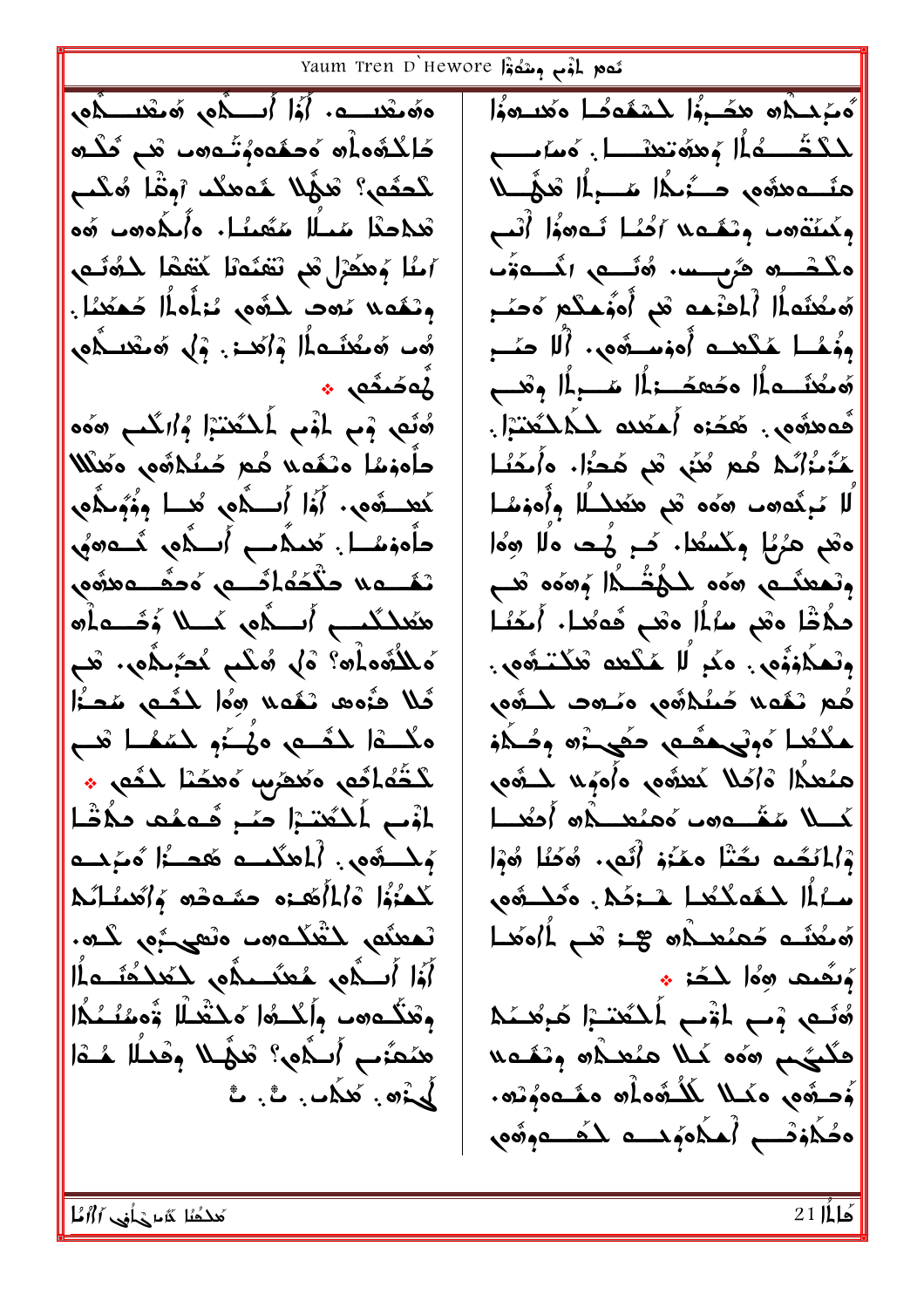| Yaum Tren D'Hewore la ومثموثا                                                                       |                                                                                                                                                                                                                                     |
|-----------------------------------------------------------------------------------------------------|-------------------------------------------------------------------------------------------------------------------------------------------------------------------------------------------------------------------------------------|
| لْمُسْكَسِرِ كَكْشَسْمَهِمْ. هُجَفْسِكُمْهُمْ لَلْ                                                  | ِكَمُتَهْا أُنْثَبَ فَكُفْتَ قَبْلَةٍ حُتَّىبٍ.                                                                                                                                                                                     |
| هُعداً مِنْدًا لِلْكُوُا ﴾                                                                          | المعُمْل كَثْمَىٰهَا ۖ عُثْمَنٍ ۖ نَجْا مُنْأَلِّكَ أَنْكُبَ                                                                                                                                                                        |
| أَهْلَى الْمُحِمَّى الْكُعْنَـٰمْ   وَنَعْصَـٰهِ كَلَّمَاهَـا                                       | وِلَاتَــــ حَعْفَــــدًا وُاد حَدَّدَتُـــا .                                                                                                                                                                                      |
| مِتَمَوْدِكُمْ كَصَدْهِ كَمِنْدُهِ الْمُكَاتِب                                                      | $\rightarrow$ 1 $\stackrel{+}{\bullet}$ 6 $\rightarrow$ 6 $\stackrel{+}{\bullet}$ 6 $\rightarrow$ 6                                                                                                                                 |
| كىنتىۋە ، مَرَىدە لەتكىمىلا ەۋەشتىم                                                                 | ءَ\مُمَامُونَـمٍ مِتَعَمِّلاً ۖ مَاهُمَمُوا ۖ حَيْخُصُمُا ﴾.                                                                                                                                                                        |
| ضَهِ • أَوَّا أَنكُمِ ضُكُوْ هُمَأُقُمَأَا اوْٓرَا                                                  | ٱوْهَ وِلْلأَصْبَاقِ وَلَيْلَاحَقَـٰهِ حَقْـَرْهِ                                                                                                                                                                                   |
| ونُعَصَدُه لِلْسُعَا وِحُودِهَا مَنيكُم                                                             | وَوَٰلَا مَحْدُونَــمِ مِـلَٰهَـصَـمَلَا وَْمِعْنَــمَلَا                                                                                                                                                                           |
| أىستأەر وأنكاه ه أمسر تُستوفيكا                                                                     | هكَاكُم . حَنْذُمَه بَنْكُمْ وَبَقْعَفْ ﴾                                                                                                                                                                                           |
| ومْعَاهُ هَا مَكْتَ كَتْبَعْدَا عَسْعُدَا هُ                                                        | لمُوْمِ لِمَكْتَبَا الْمَكْتَ حَمَّصُدُه الْهُمِ                                                                                                                                                                                    |
| ألا حَسَّمٍ رِجَّے أَل وَحُسْدُنَا كَمَاحَسَنَہُ                                                    | مَعْصَدُنَّدَاهُم وِلْإِصْطَنَتَا . وْاهْدَاصُو                                                                                                                                                                                     |
| ەَدەَمغْشَـەلَمَا ھكـَمْ شكەنَــە مِنْھگىــم                                                        | أسر أَصَّـــمِهِ أَصَدُّهُمْ ۚ وَهَـَـَــمَلَّا لَــتَعَلَّاتُــا                                                                                                                                                                   |
| لَّاهِ وَهُدِهُمْ لَدُوهُ أَوْ وَهُمْ لِلْكَا لَمَع                                                 | كَلًّا كُلُّهُوهُ. وَهُنَّعَ مِكْشَلَهُ لَمُعْنُوْهِ                                                                                                                                                                                |
| كُذِّئْنَا أَمَكْنُنَا وَيُسْتَوْمًا فَأَدْفِئْنَنَا.                                               | وأحسنُوهُمْ أُمِيسِ أُحْمَلُنْكُمْ وَأُوْسُطْ                                                                                                                                                                                       |
| هُحقَادٌــــــــــه لِـــــهُ اللَّهُ اللَّهُ اللَّهُ اللَّهُ الْمَ                                 | حَصَـــدارُهُ مِنْــــه ــمُحَـــل أَذَا أَذَا                                                                                                                                                                                      |
| هَدُهُ مِدْهِ لِلْحُدِودُ الْمُهَامَ لَا مَحْصَدِ                                                   | أىكُم مُصْلَكُم حصُلاَهُم لِمُعْتَمِنَا                                                                                                                                                                                             |
| حكَف مُ مَمْلَا وَالْمَدَى وَخُطْرًا                                                                | وَحَقْنَا وَنُوعَوْنَا وَمُسْعَدُوں لِلَّكُونَ }؟                                                                                                                                                                                   |
| هِ مُعْدَّدُهُ ﴾ أمر ۖ لَمَكْتَبْهِ ﴾ أَوَّا هُ مُعْدَدُهِ ﴾                                        | أَه ٱتَـسلُّام ٱتَـم حقَّماهُا مَعصَداُم ﴾                                                                                                                                                                                          |
| هُ دَهُمغْتُه) لِلْمَصَلُومِ؟ ﴾                                                                     | إِرَمَاهُمْ وَمُعْمَدُونَ مِنْهُمْ وَمِنْهُمْ وَمِنْهُمْ وَمِنْهُمْ وَمِنْ                                                                                                                                                          |
| لْمُو لِمُكْتَبَا مَدَّمه سَعْمِهَا أَوْحِكَا                                                       | تَعَلَّمَا وَهُوَ وَتَعْبَقُ وَتَعَلَّمَكُمْ كَعَقْدَه                                                                                                                                                                              |
| حَمدَ فَي الْمُسْتَحِمَدِ الْمُسْتَحَمَدِ الْمَسْتَحِمَدِ مِنْ الْمُسْتَحِمَدِ مِنْ الْمُسْتَحِمَدِ | وُهِمُنْنَا. لَانْزُهِ وُهِمُنْنَا هَجًا *                                                                                                                                                                                          |
| لْمُصَرّْسِةُومٍ. ثَلاَّهِمْ لَا مُحَسَّدُهِ لَلْمُسَا                                              | ترجع وأهده وتنغيب أحملني                                                                                                                                                                                                            |
| ووَحْده الْمَهْمِكْمِ وهُجَة الشَّمُوْمِ                                                            | ەھْھەاگىب كەئىگىمال مەئىتقىل.                                                                                                                                                                                                       |
| كَمِيلًا هِنُعْمِــدَا. أَوَّا أُنْسَـدُهِ هُجُسَــعِ                                               | $ \ddot{\bm{x}} $ : $\ddot{\bm{\omega}}$ : $\ddot{\bm{\omega}}$ : $\ddot{\bm{\omega}}$                                                                                                                                              |
| هَدَّــزَامِي لَاشْــا مِمَّرْمثْــا هدَــزاًا                                                      | ه المُعَه عليه الله عنه الله عنه الله عنه الله عنه الله عنه الله عنه الله عنه الله عنه الله عنه الله<br>من الله عنه الله عنه الله عنه الله عنه الله عنه الله عنه الله عنه الله عنه الله عنه الله عنه الله عنه الله عنه<br>من الله ع |
| الْمَحْدِ الْمَرِيمَ رَمِيهُمْ الْمَحْدَمَالِ                                                       | وإنشَّـــم هَـقَـلــه للعَلٰاتْــا صَرْمَــما                                                                                                                                                                                       |
| مِنْهُمْ!؟ هُنُنِــمٍ مُرْمِـــم مُعْمَـــزا!                                                       | أَحمَنْتُــا. وَه وَهِدَهُ كَـــرٍ هَهُــــه صَلاحِمَ                                                                                                                                                                               |
| ەَمُحَرَّىبِشَە أَا أَىـدَاهِ ۚ ثَمِنَ ۖ رُەکَعِ ۖ مَشَالِحُهِ وَ                                   | تَعْلَمُاتُعْ: كَتْهُ ﴾ أَبِيلِمْ مُكْحَمِّ وَأَأْهُدَهُا                                                                                                                                                                           |
|                                                                                                     |                                                                                                                                                                                                                                     |
| مَحْدُمُنَا آهُ مِهْلُفِي ٱلْأَمْلَ                                                                 | $22$ الْأَمَالُ $\mathbb{Z}^2$                                                                                                                                                                                                      |